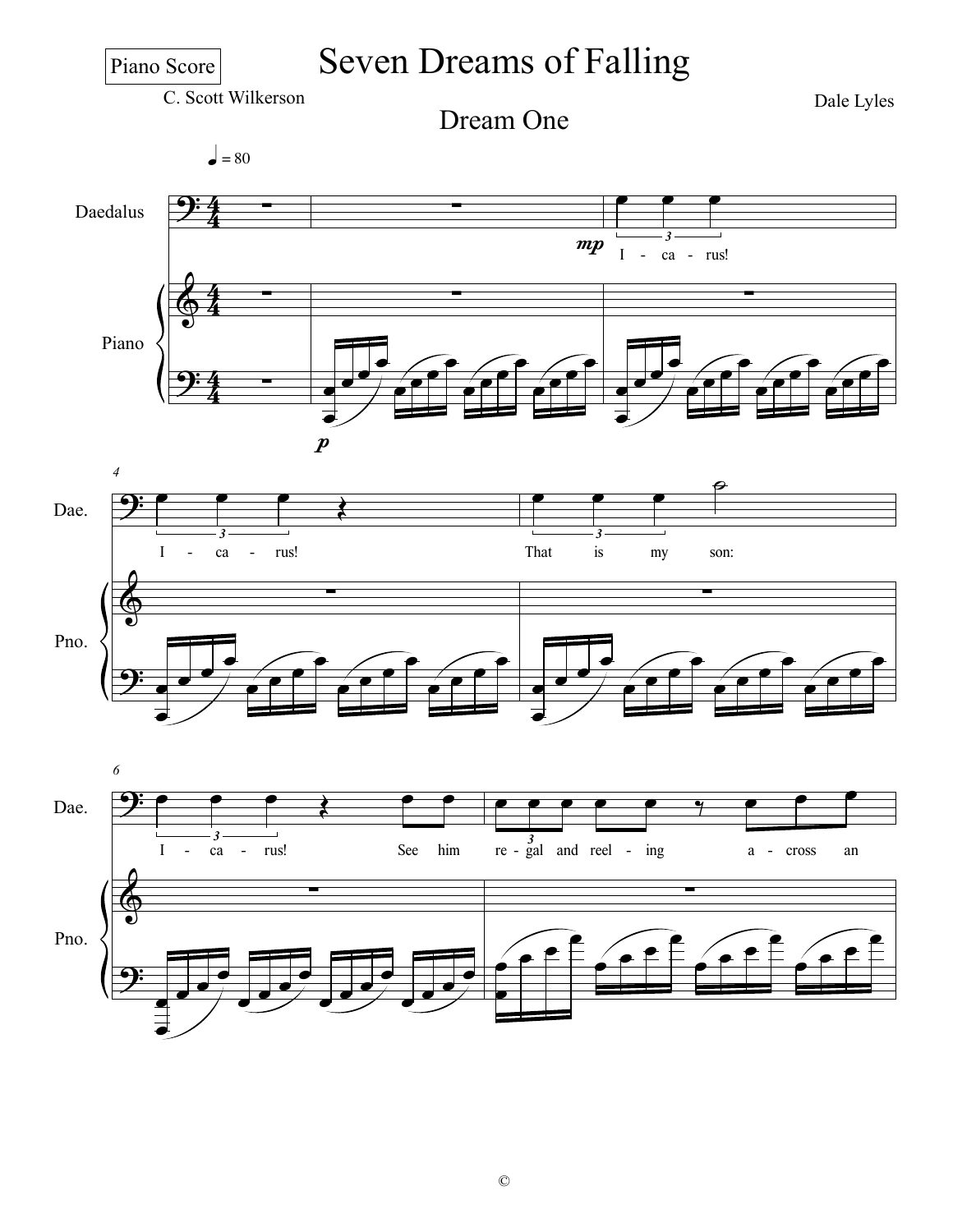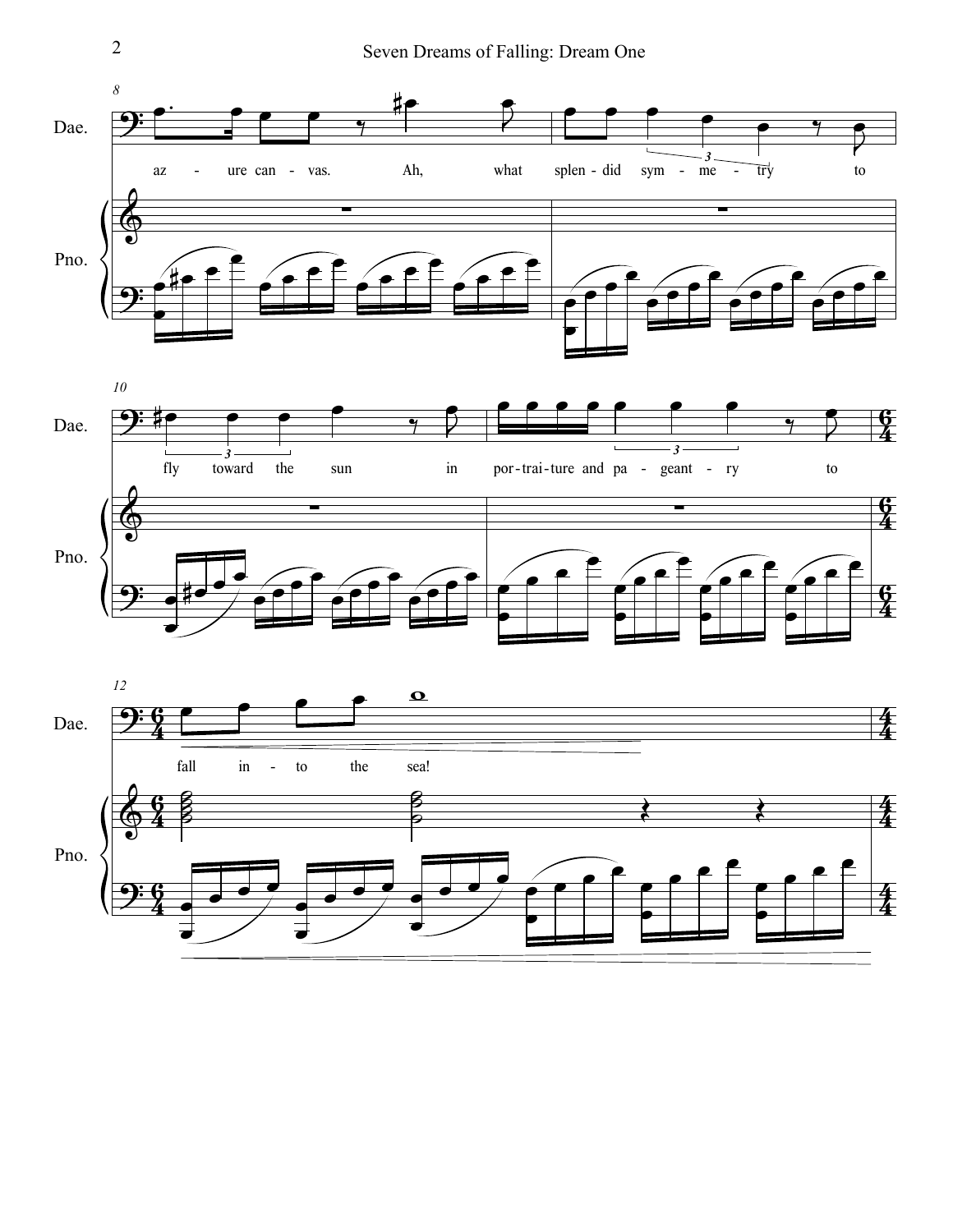



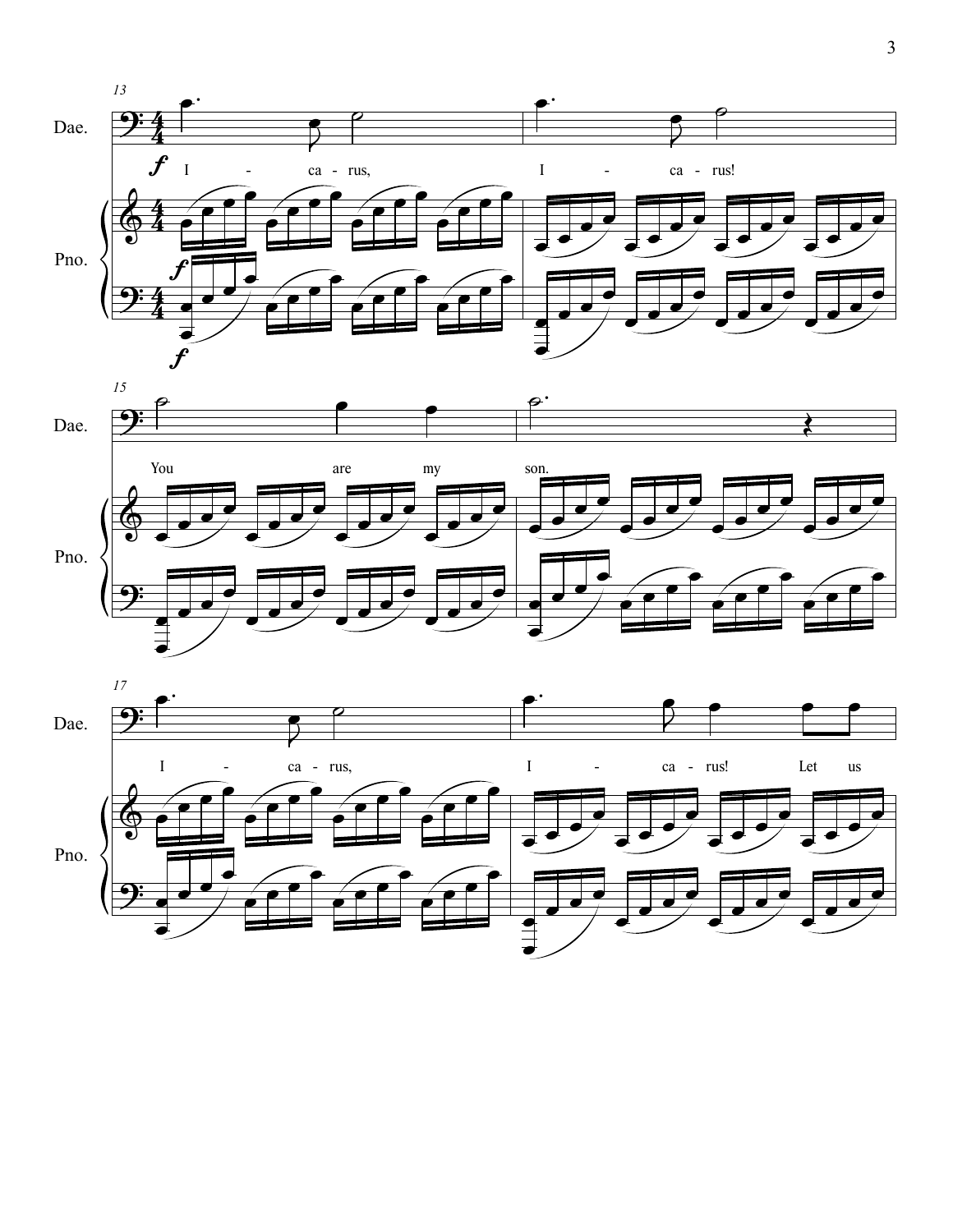





4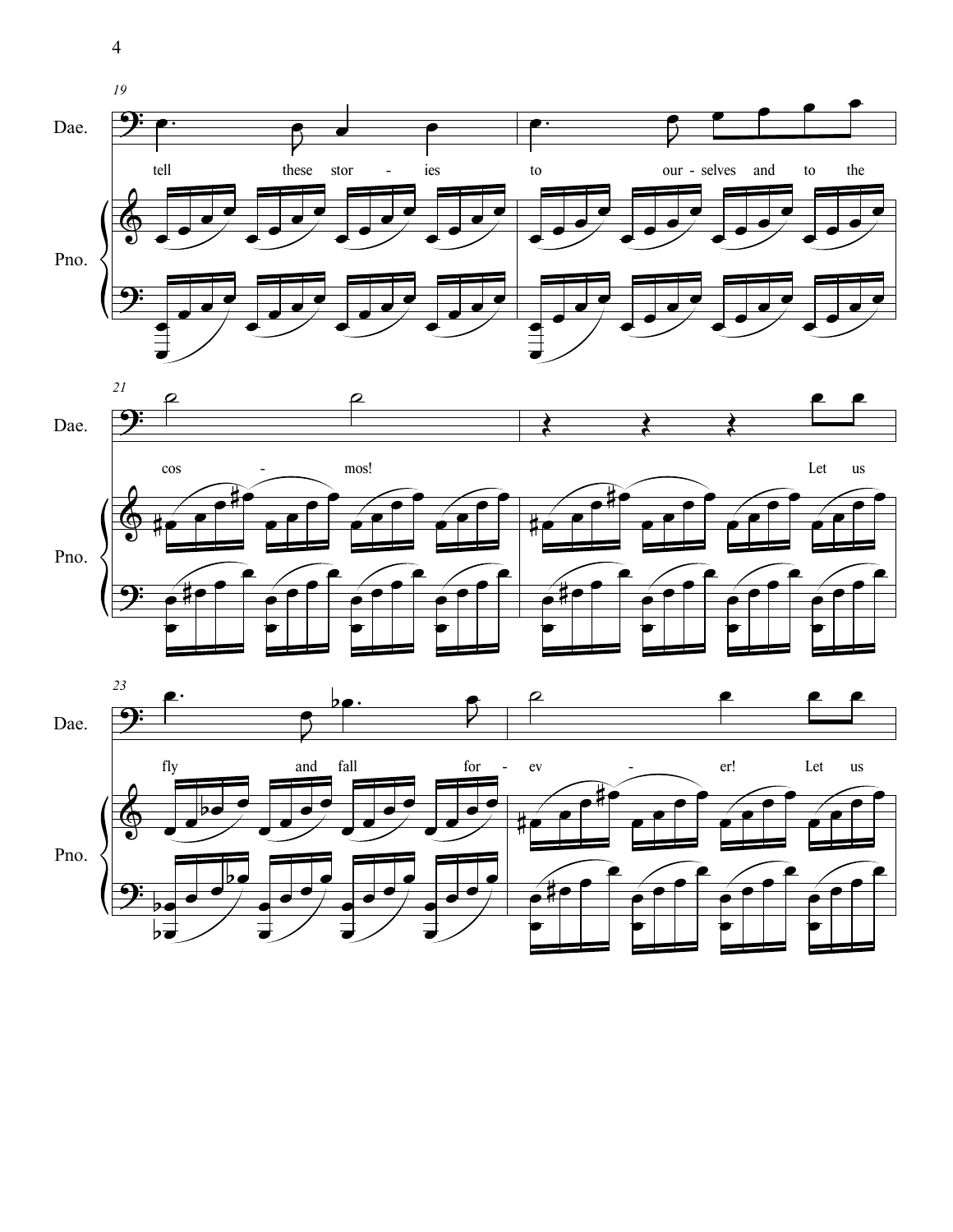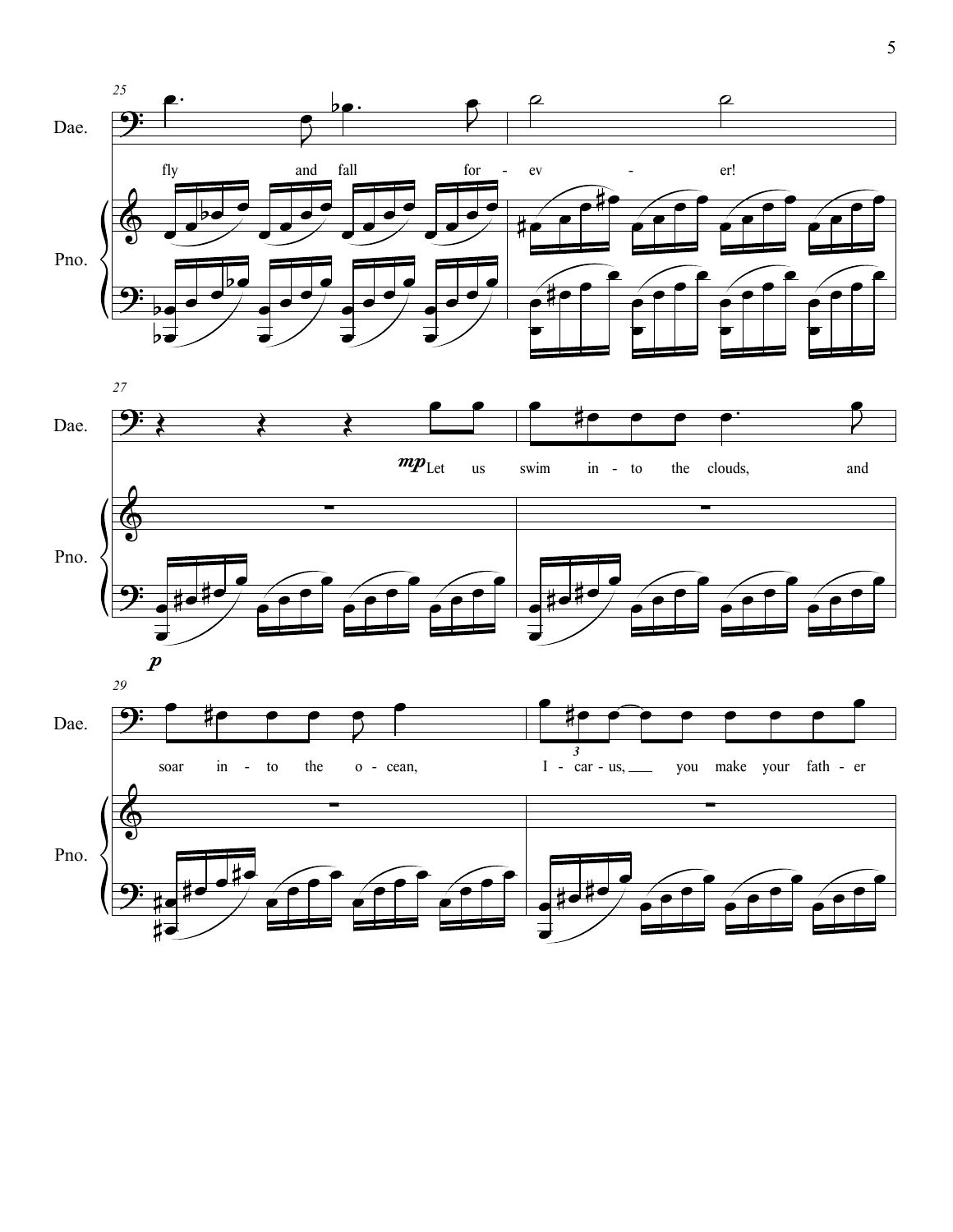





6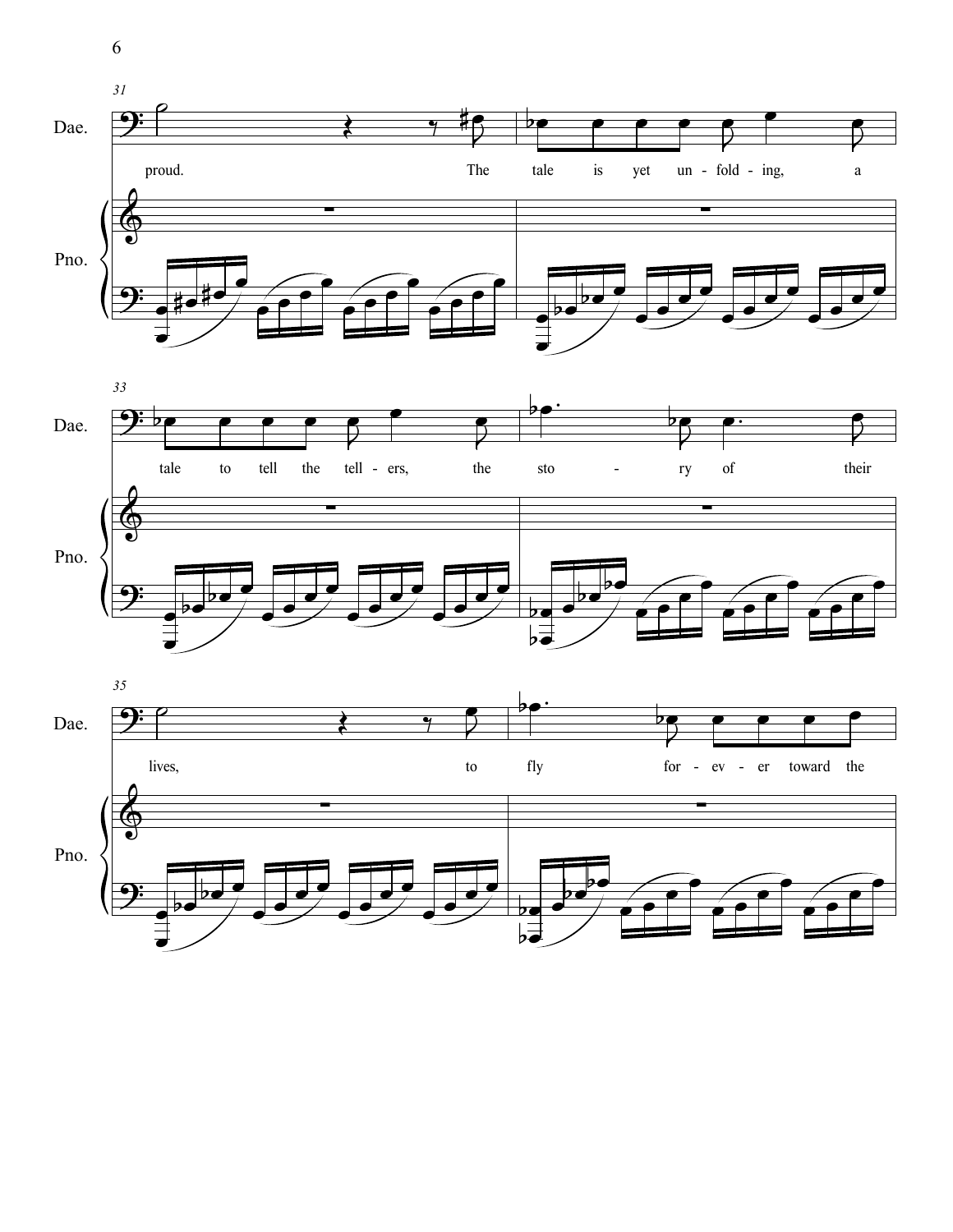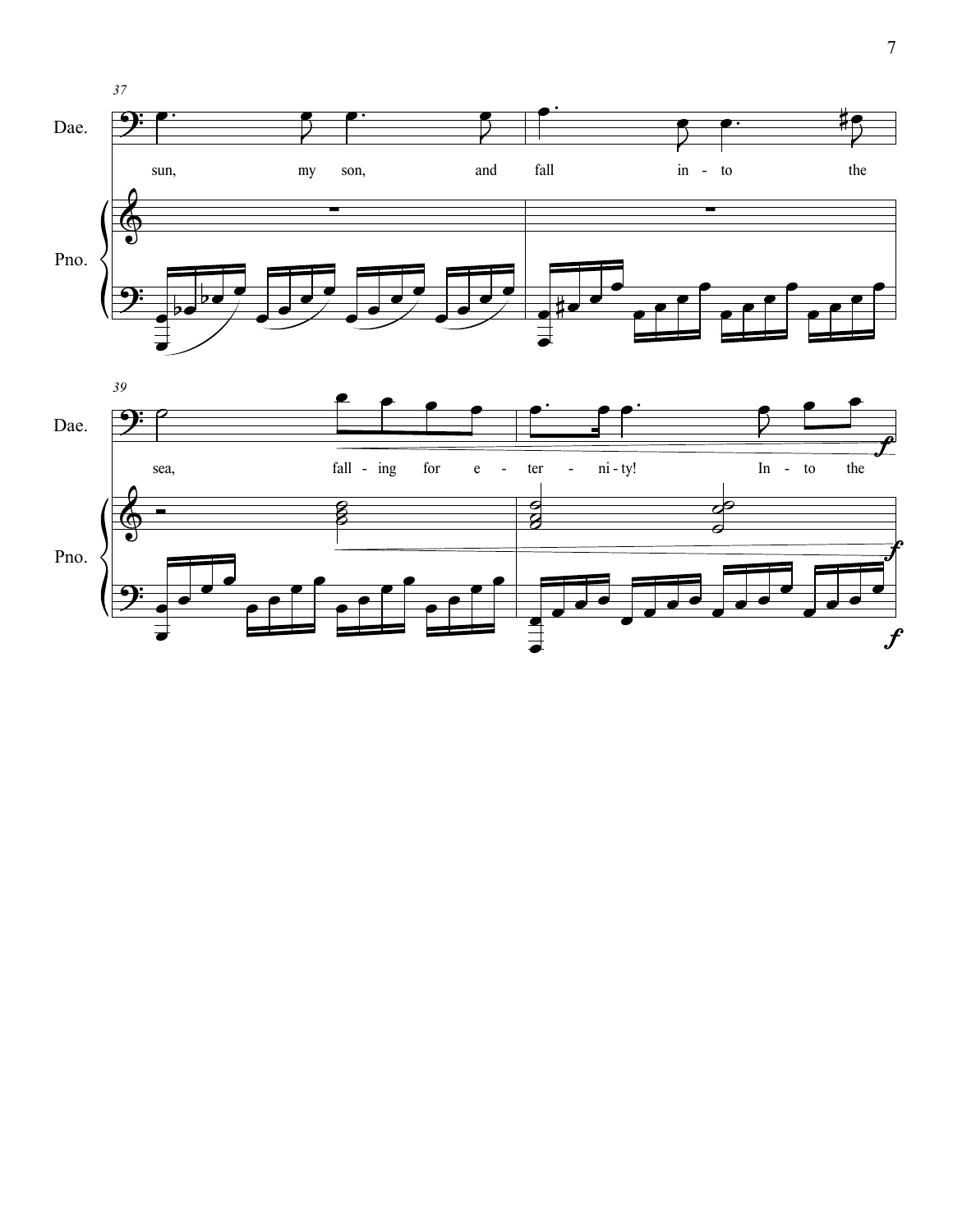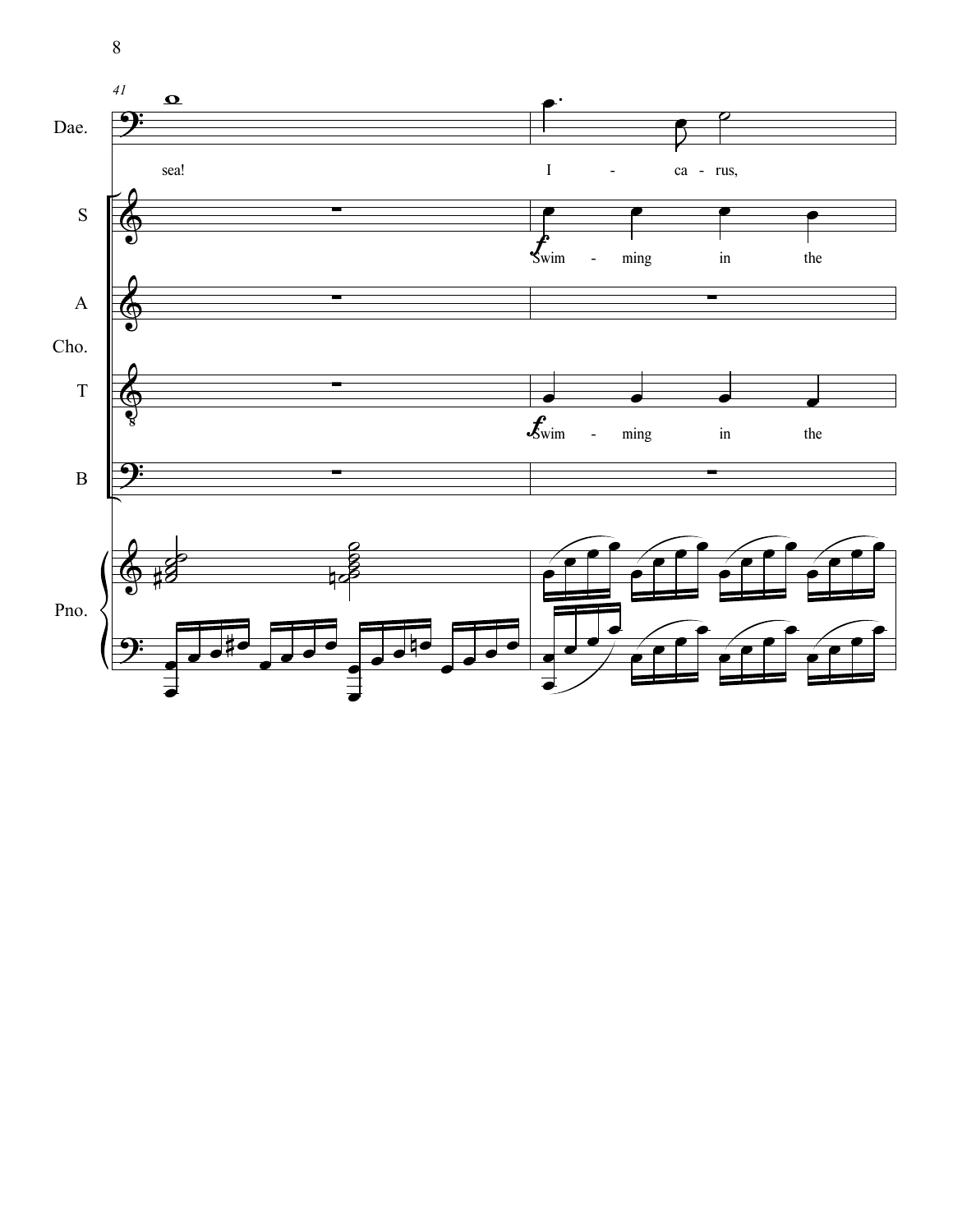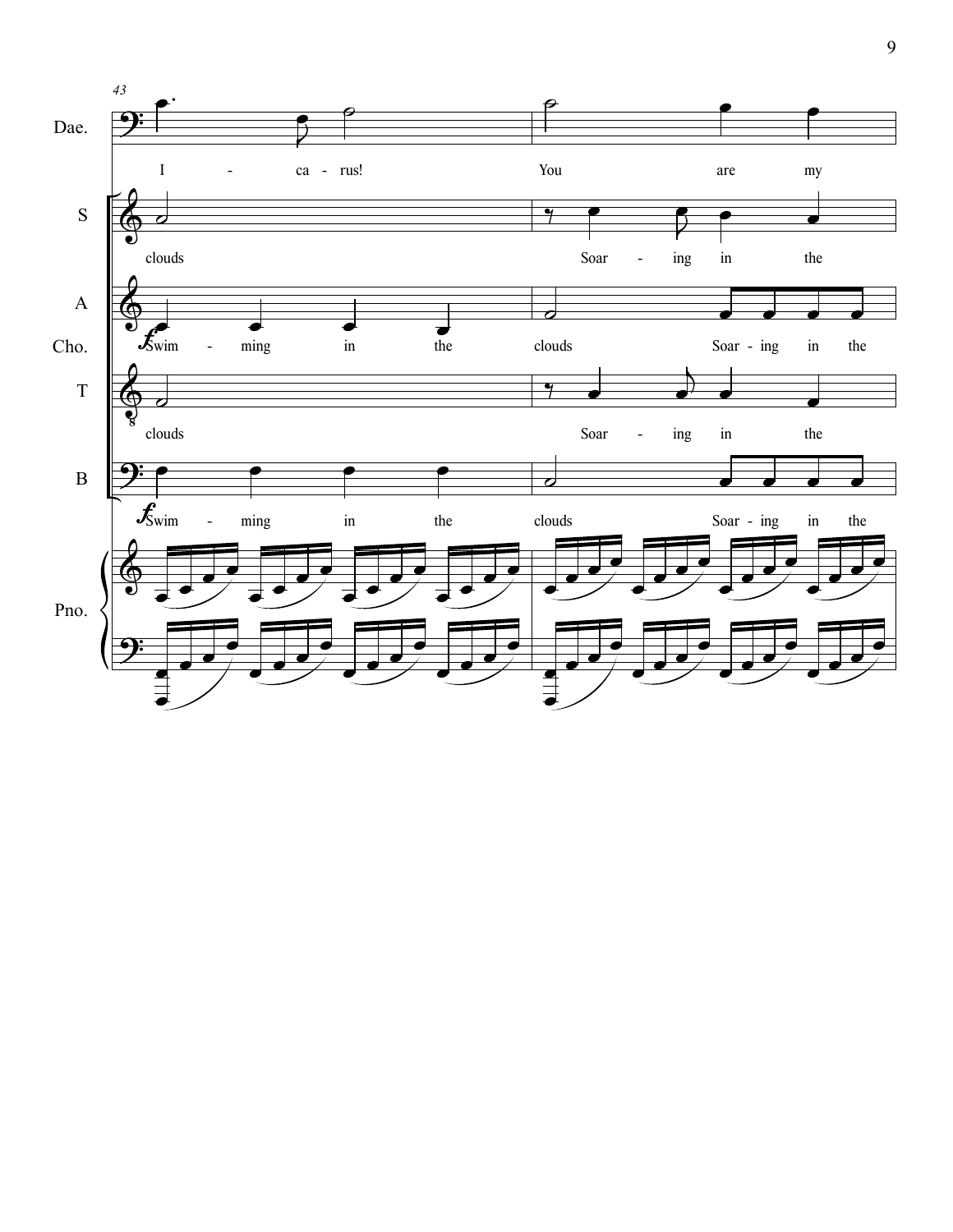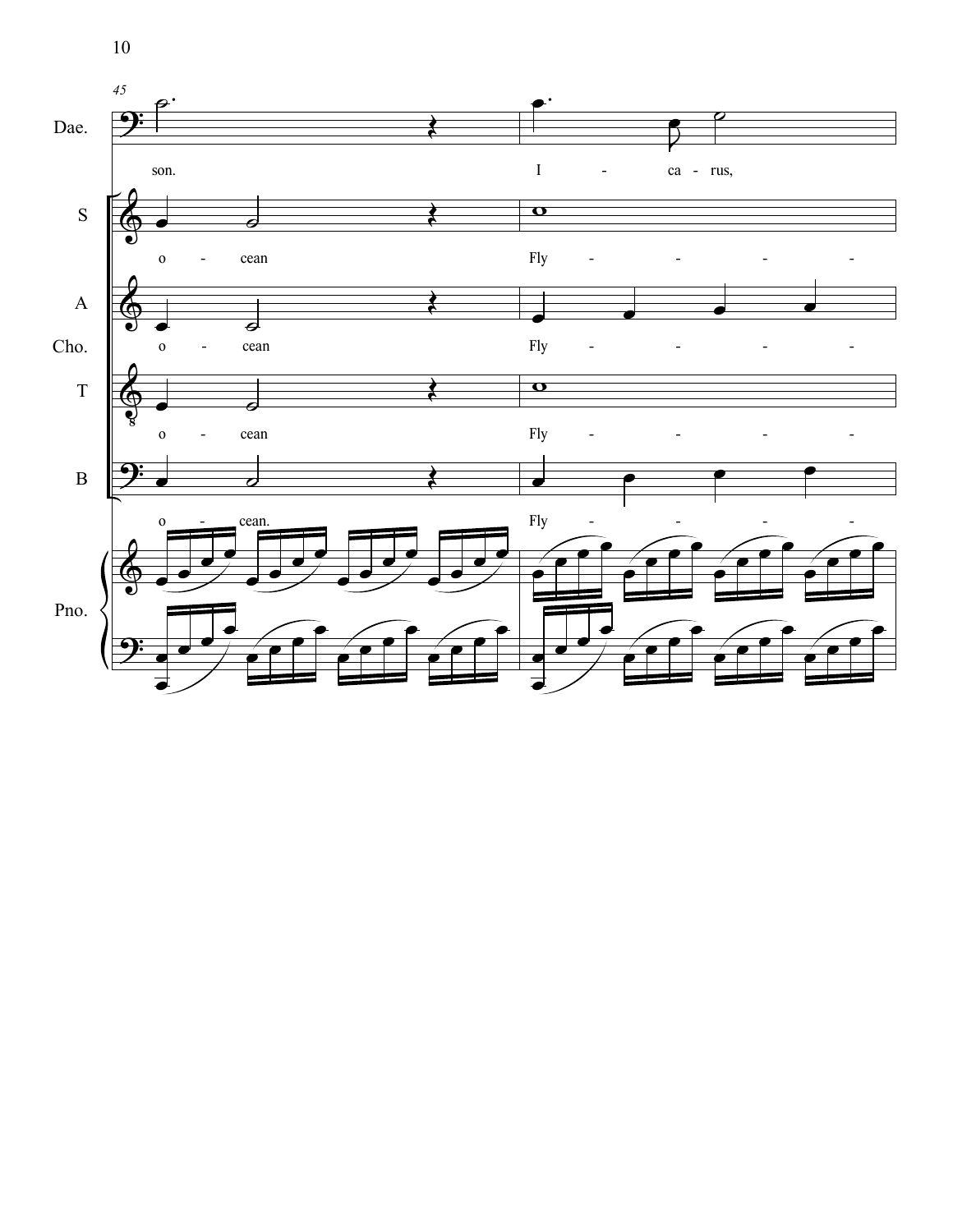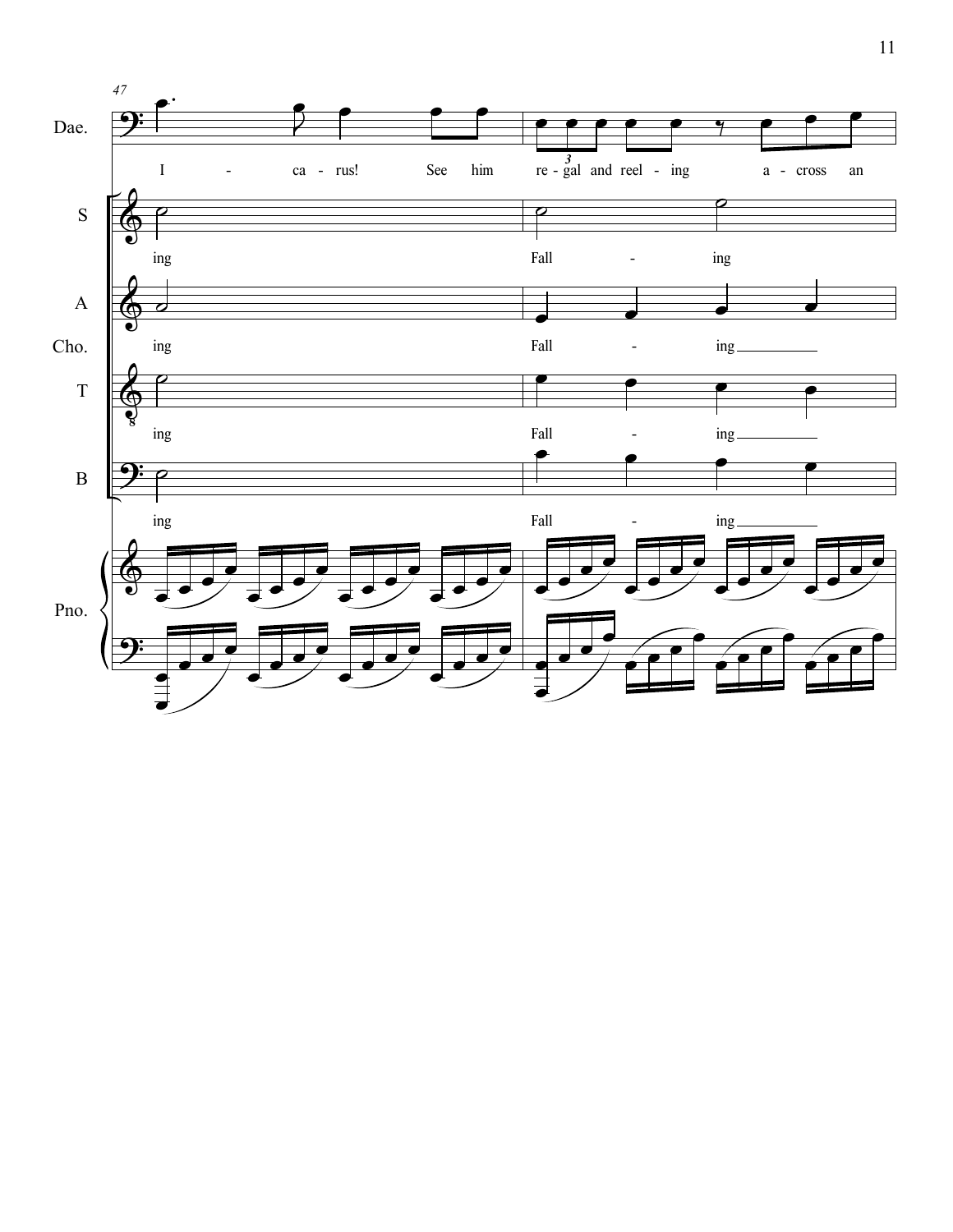

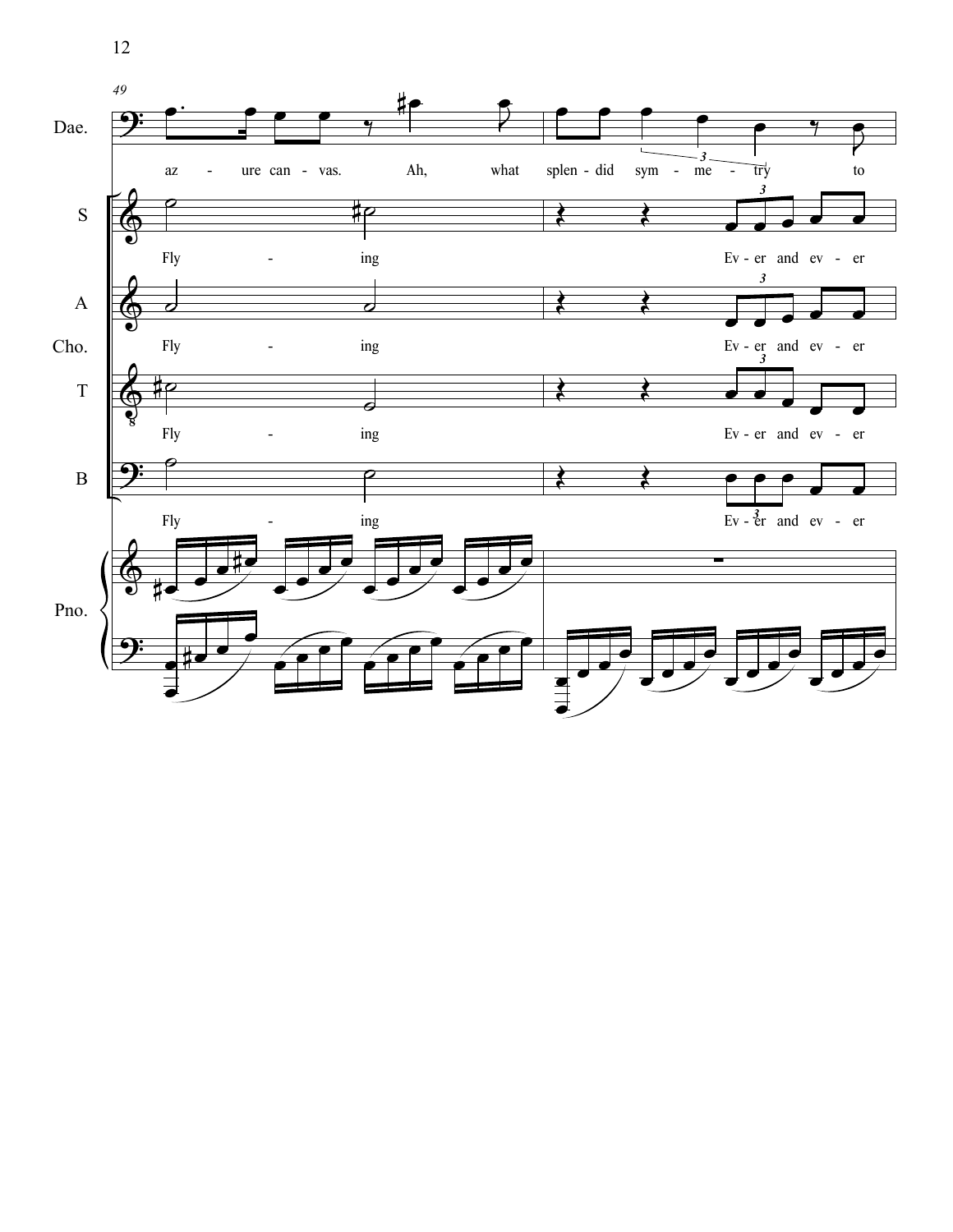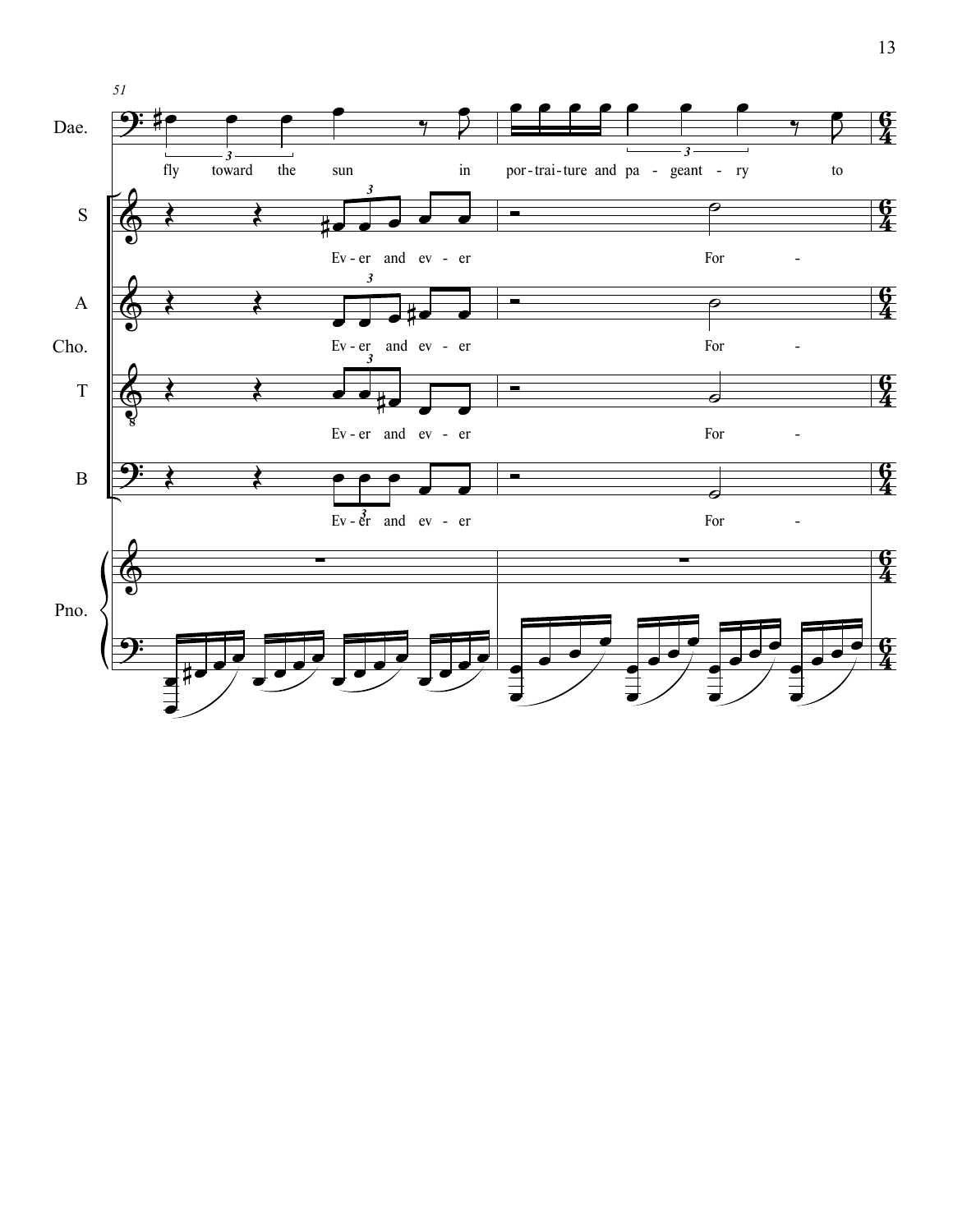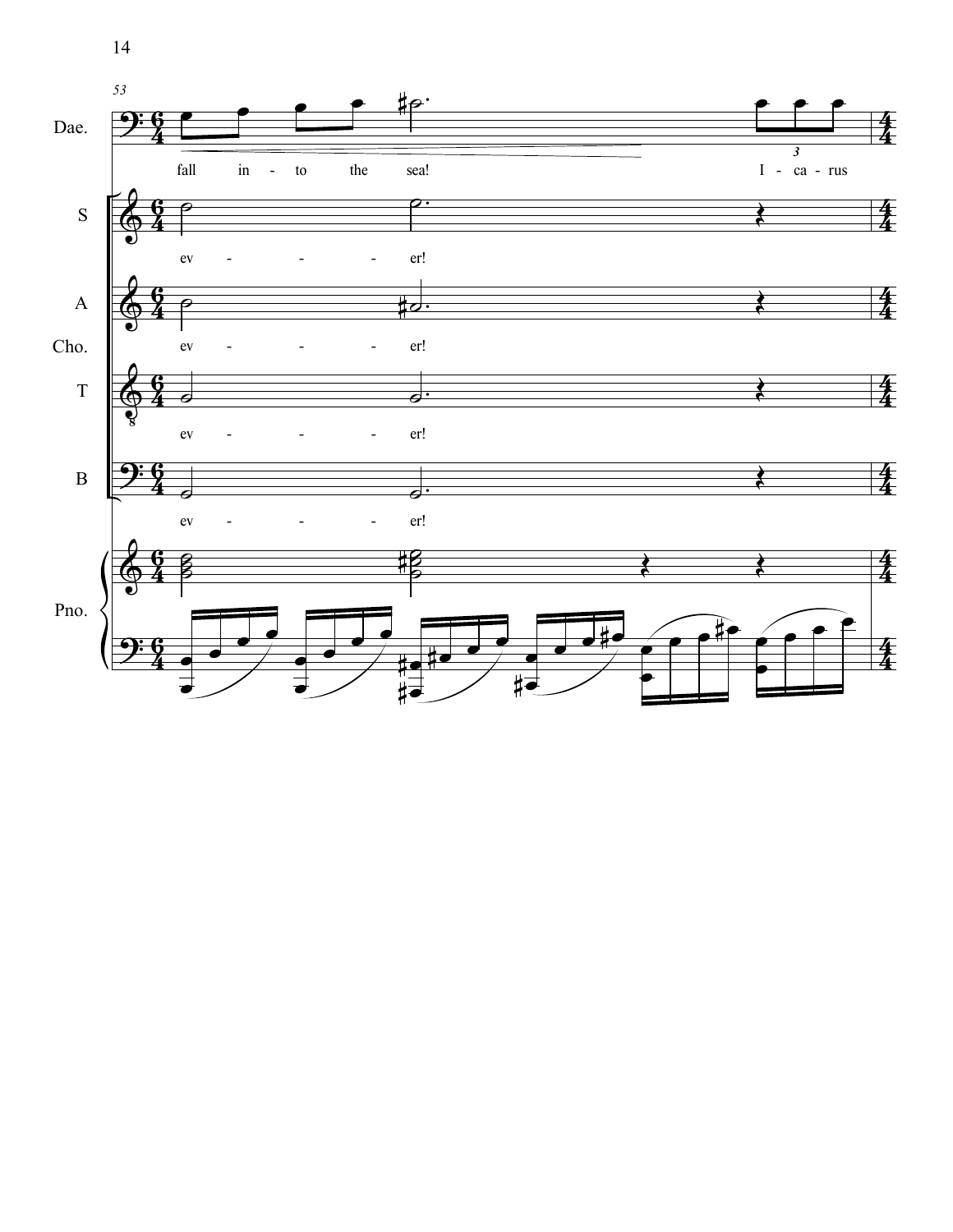



œ

œ

∑  $\overline{\phantom{a}}$ œ œ œ  $\overline{\phantom{a}}$ œ œ œ  $\overline{\phantom{a}}$ œ ∑ œ œ  $\overrightarrow{e}$ œ œ  $\overrightarrow{e}$ œ œ  $\overrightarrow{e}$ œ œ

 $\overrightarrow{e}$ 

f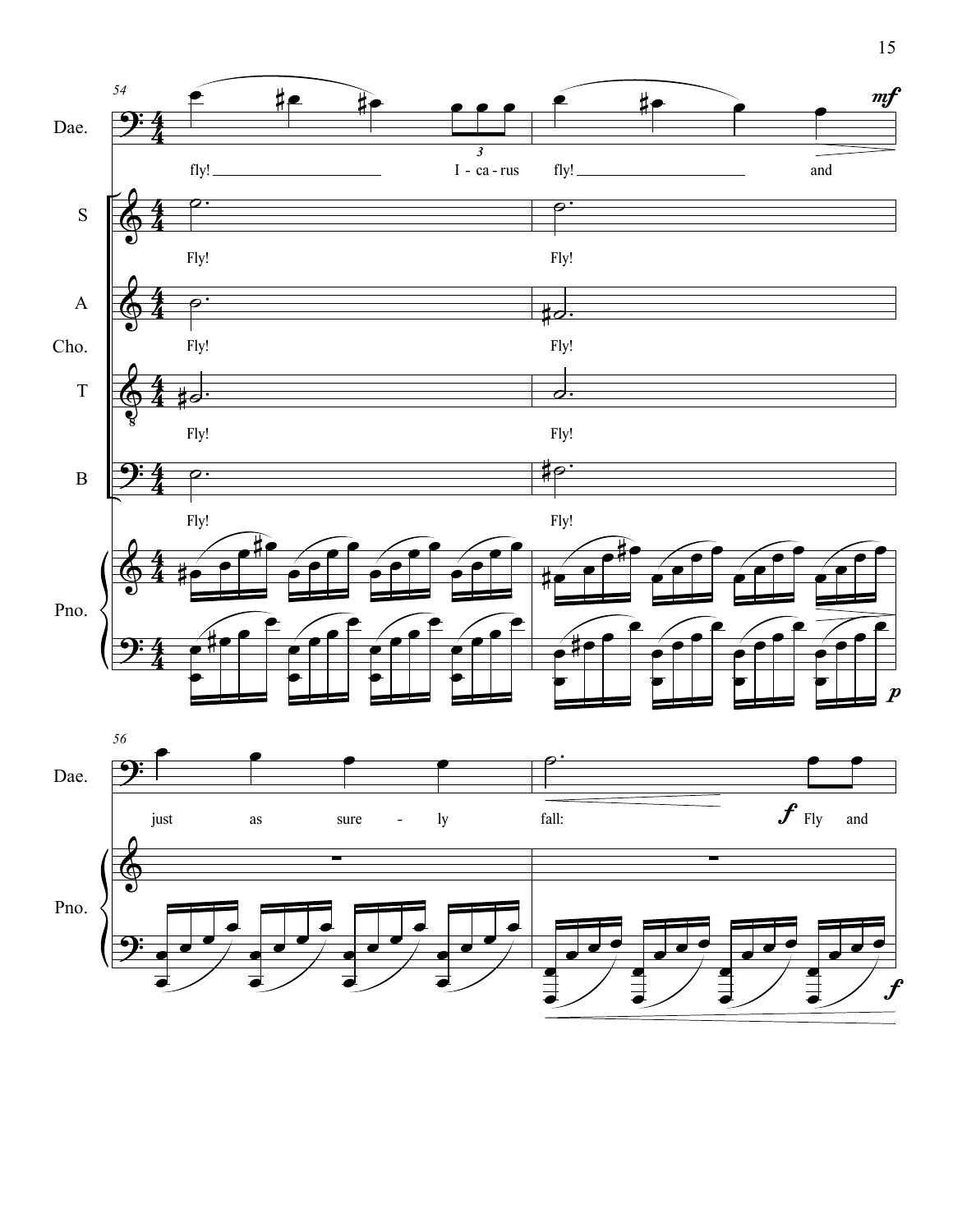

16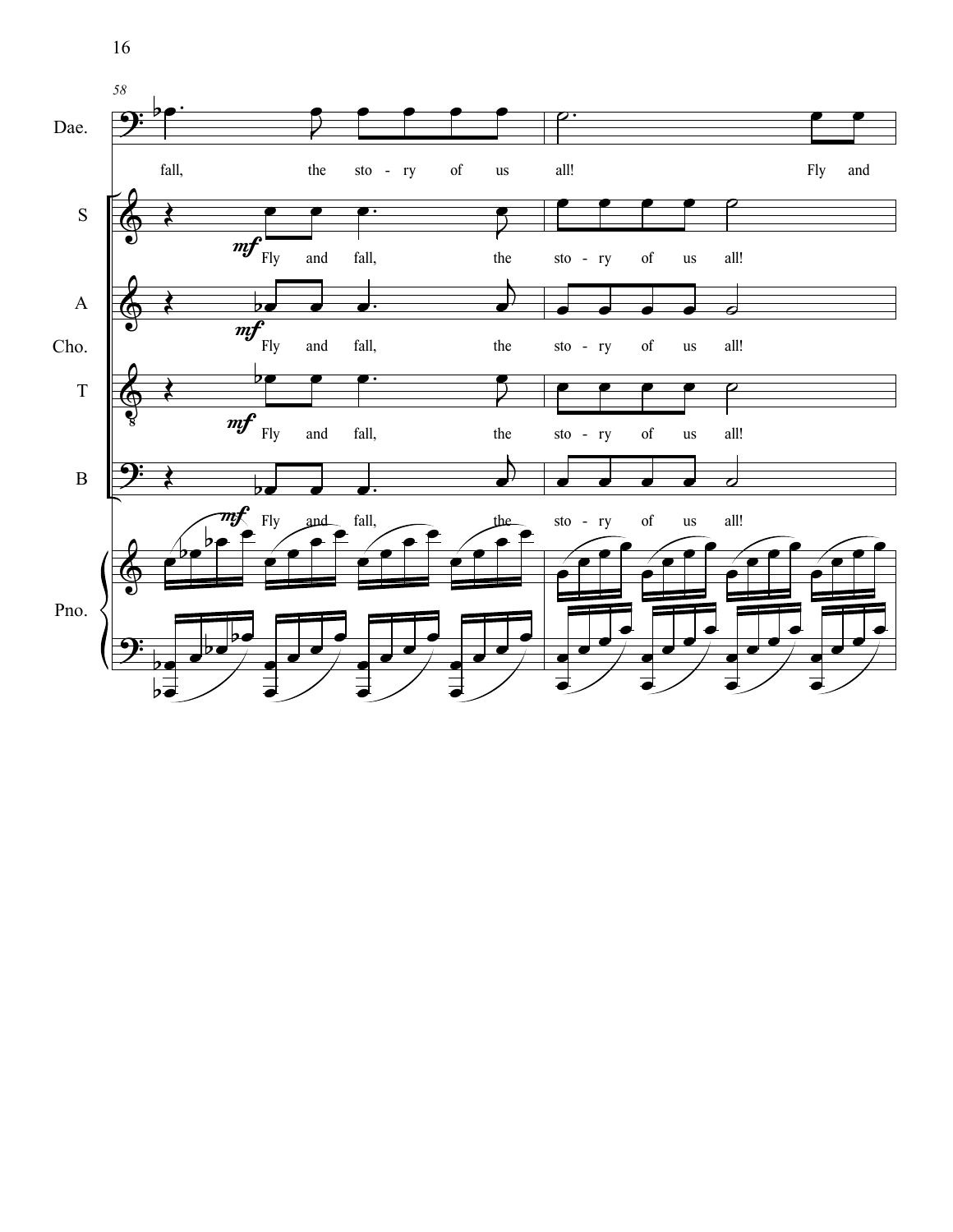